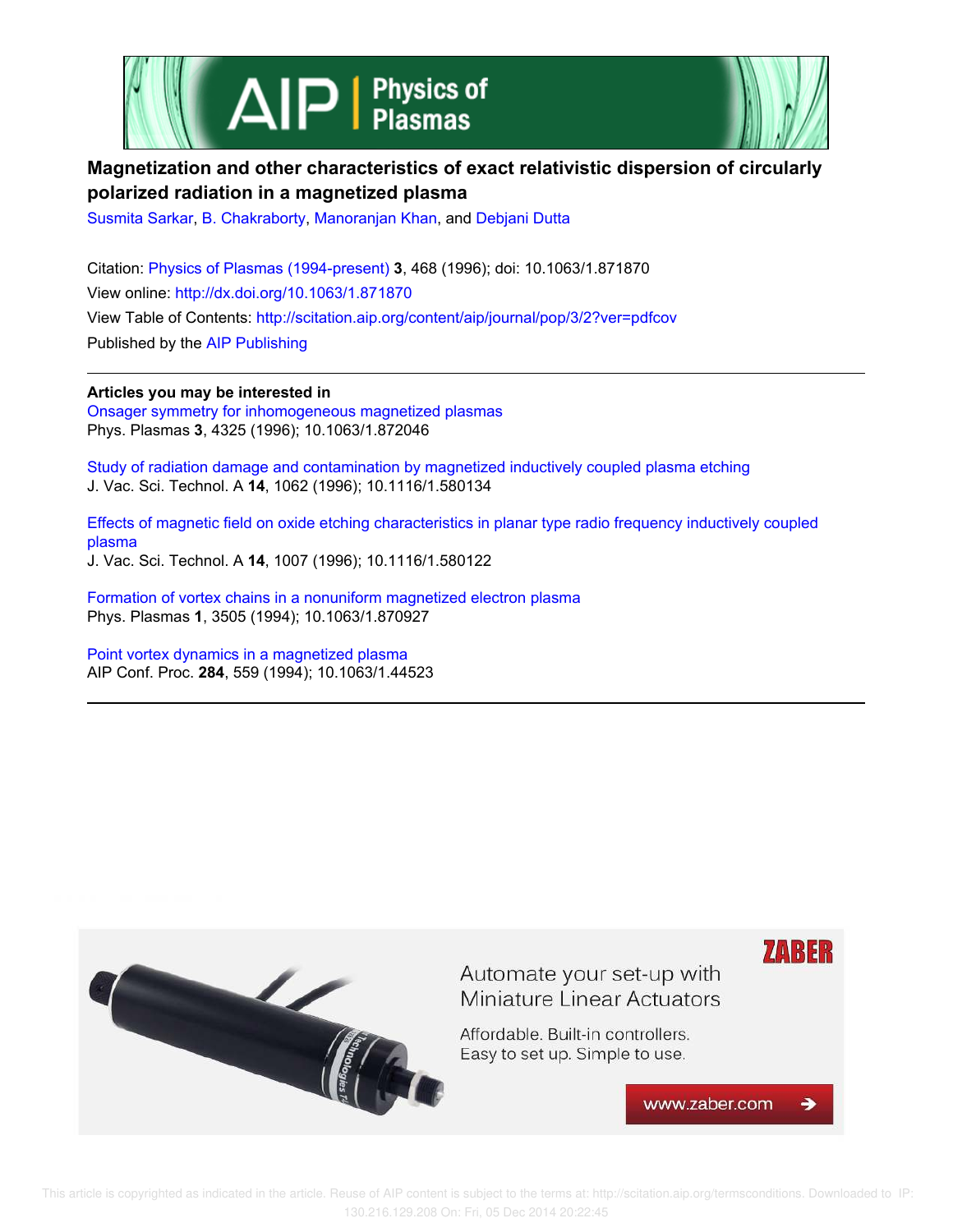# **Magnetization and other characteristics of exact relativistic dispersion of circularly polarized radiation in a magnetized plasma**

Susmita Sarkar, B. Chakraborty, Manoranjan Khan, and Debjani Dutta *Centre for Plasma Studies, Faculty of Science, Jadavpur University, Calcutta, 700032, India*

(Received 13 July 1995; accepted 20 September 1995)

A relativistic determination has been made of the zero frequency magnetic moment field [the inverse Faraday effect (IFE)], synchrotron radiation, and other consequences of the exact dispersion relation of a circularly polarized wave propagating in a two-component, cold, magnetized plasma. The relativistically correct Faraday angle of rotation of the plane of polarization of the electromagnetic ~EM! wave due to the variation of the dispersion rates of the right- and left-circularly polarized components of the wave has been obtained. For Alfven wave frequencies (wave frequency less than the ion gyrofrequency), a relativistically correct analysis of the interesting new features which appear due to the predominance of the wave-induced ion dynamics over electron motion is also presented. © 1996 American Institute of Physics. [S1070-664X(96)01301-3]

### **I. INTRODUCTION**

A circularly polarized intense laser radiation propagating in a field-free electron plasma drives the electrons in circular orbits. The consequent magnetic moment field, the inverse Faraday effect (IFE), is either parallel or antiparallel to the laser beam depending on the sign of the charged species. Including the relativistic variation of mass for electron motion, it was first studied by Steiger and Woods1 in unmagnetized plasma. A nonrelativistic treatment of IFE by a microwave radiation was given by Pomeau and Quemada<sup>2</sup> in a collisionless electron plasma. Deschamps *et al.*<sup>3</sup> have observed this magnetic field experimentally. In some problems of wave–plasma interaction, and wave–wave interaction in plasma, the zero frequency nonrelativistic part of this field has been evaluated. $4-7$ 

The response of a plasma to a high intensity radiation  $(\approx 10^{17} \text{ W/cm}^2)$  field is nonlinear, and produces a substantial diamagnetic field as well as relativistic electrons. The circular polarization is the only mode in which electromagnetic energy can propagate as pure transverse waves, and even including the relativistic variation of mass, it does not couple parametrically with other waves. The charged constituents have magnetic moment due to their wave-induced circular velocity. Depending on the sign of the charge, it is antiparallel or parallel to the direction of wave propagation.<sup>1</sup> Moreover, the organized generation of local waves of circular polarization and circular currents of charges as well as masses, all circles having a common local axis, is a strong cause of whirls of turbulent processes.

For finding the relativistic characteristics of waves of Alfven wave frequencies (wave frequencies smaller than the ion gyration frequency) in a two-component plasma, an external magnetic field is assumed to exist along the direction of wave propagation. Inclusion of ion dynamics is important because, in the low frequency regime, the massive ions respond dynamically more effectively than the mobile electrons; both species experience the gyratory motion with different radius and sense of gyration. This circular motion of charges is mixed up with the circular motion under the influence of the incident circularly polarized electromagnetic

(EM) radiation. The orbit radii of the electrons and ions depend on their respective gyration frequency, radiation intensity, and frequency of the pump field. The induced zero frequency IFE field of magnetic moment lying along the direction of wave propagation modifies the background magnetic field of the plasma and the gyration of charges, and changes the wave-induced orbital motion due to a feedback mechanism. Since its magnitude is large, it effectively freezes the charged particles along the lines of forces and enhances synchrotron radiation from gyrating charges. This radiation, emitted by an accelerated (rotating) relativistic particle, is equivalent to that emitted by a particle moving instantaneously at constant speed on an appropriate circular path. For periodic circular motion the frequency spectrum of the synchrotron radiation is a discrete integral multiple of the fundamental frequency.<sup>8</sup>

For high frequencies, synchrotron radiation dominates over the bremsstrahlung radiation loss. For low frequencies, the mechanisms of dissipation of energy are different from those for high frequencies. For Alfvén wave frequencies, the loss from bremsstrahlung could be more than that from synchrotron radiation. Also, since collisional absorption of wave power by a medium is much larger than that from other sources of loss, by Kirchhoff's laws the bremsstrahlung loss should also be significant in this case. Moreover, in the absence of a strong static magnetic field the bremsstrahlung process is known to be dominant at low frequencies.<sup>9</sup> The semiclassical method of evolution of the bremsstrahlung loss followed by Steiger and Woods, $<sup>1</sup>$  and the literature cited by</sup> these authors, are not helpful for extension of our study. So we could not resolve the uncertainty about the conclusion on bremsstrahlung loss of Alfvén waves.

When a linearly polarized wave splits up into a leftcircularly polarized (LCP) and a right-circularly polarized (RCP) wave by a static magnetic field along the direction of wave propagation, the LCP and RCP components move with different phase velocities, and so the plane of polarization of the linearly polarized wave rotates through the angle of Faraday rotation. The relativistically correct Faraday rotation angle in the two-component plasma, including that at Alfvén wave frequencies, has been calculated.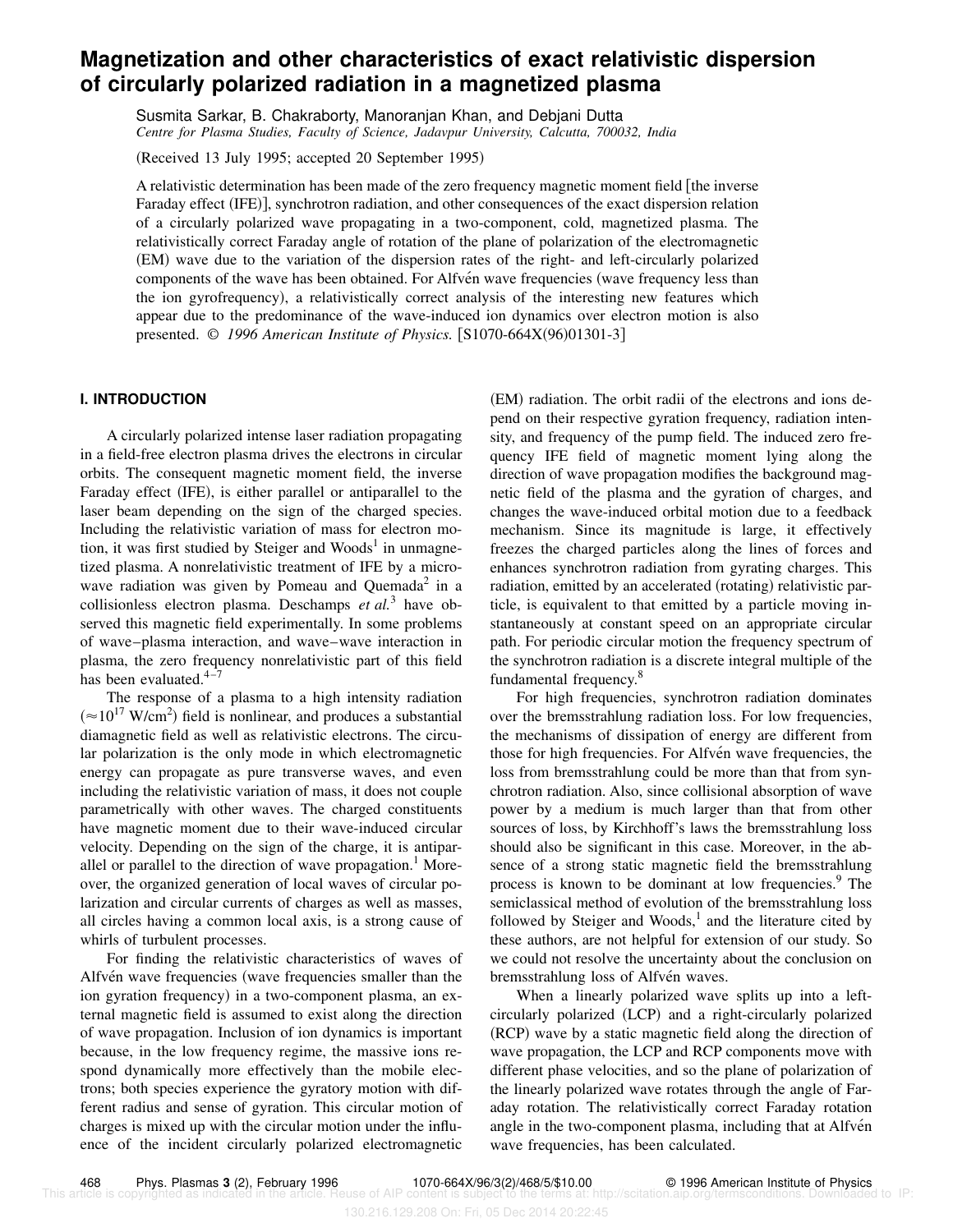The IFE field of zero frequency in the Alfven wave limit was earlier obtained by a nonrelativistic treatment.<sup>4</sup> In that paper, we investigated the interaction of both propagating and standing Alfven waves with a two-component cold magnetized plasma. The feature obtained here is that the cutoff value of wave frequency in the low frequency Alfvén wave limit disappears which is significant for high frequency cases, since beyond this cutoff limit high frequency transverse waves cannot propagate. Moreover, the importance of wave-induced ion dynamics over electron dynamics is easily understandable from our model, which is not realizable from single fluid magnetohydrodynamic (MHD) theory.

In Sec. II, we have obtained the relativistically correct exact dispersion relation in a two-component plasma of a wave of circular polarization propagating along the direction of the ambient magnetic field. Its phase velocity, cutoff frequency, and Poynting flux have been calculated in Sec. III. The relativistic IFE magnetization of the zero frequency and the consequent synchrotron radiation have been evaluated in Sec. IV; and in Sec. V, the relativistically correct angle of Faraday rotation has been calculated.

There are several circular motions in a multicomponent plasma in the presence of circularly polarized waves propagating along the direction of the ambient field. The radii of gyration due to the ambient magnetic field depend on the thermal motion. The radii of the wave-induced circular motion depend on the wave field amplitude. Both gyration and circular motion are in opposite senses for charges of opposite sign. Also, since mass of an electron is much less than that of an ion, mass circulation is dominant in both circular and gyratory motion of ions, and charge circulation is dominant in those motions of the electrons. So, waves of Alfven wave frequencies are the result of interaction between circular kinetic energy and circular current of charges in opposite senses.

#### **II. THE BASIC EQUATIONS AND THE EXACT DISPERSION RELATION**

The basic equations are

$$
\dot{\mathbf{p}}_{\alpha} = q_{\alpha} \mathbf{E} + \frac{q_{\alpha}}{c} (\mathbf{v}_{\alpha} \times \mathbf{H}), \tag{1}
$$

$$
\nabla \times \mathbf{E} = -\frac{1}{c} \frac{\partial \mathbf{H}}{\partial t},\tag{2}
$$

$$
\nabla \times \mathbf{H} = \frac{1}{c} \frac{\partial \mathbf{E}}{\partial t} + \frac{4\pi}{c} \mathbf{j},\tag{3}
$$

$$
\nabla \cdot \mathbf{E} = 4 \pi \rho, \tag{4}
$$

$$
\nabla \cdot \mathbf{H} = 0,\tag{5}
$$

where  $\rho = \sum_{\alpha = e, i} N_{\alpha} q_{\alpha}$  and  $\mathbf{j} = \sum_{\alpha = e, i} N_{\alpha} q_{\alpha} \mathbf{v}_{\alpha}$  are the charge density and the current density. The electrons and ions have charge  $q_e(=-e)$  and  $q_i(=e)$  per particle, number densities  $N_e$ ,  $N_i$  and velocities  $\mathbf{v}_e$  and  $\mathbf{v}_i$ , respectively.

The circularly polarized EM wave, propagating along the *z* axis, of a rectangular Cartesian coordinate system, has the electric field vector

$$
\mathbf{E} = E(\cos \theta, \lambda \sin \theta, 0),\tag{6}
$$

where  $\theta = kz - \omega t$ , *k* and  $\omega$  are wave number and wave frequency,  $\lambda$  (helicity) is +1 for left-circular polarization and  $-1$  for right-circular polarization. The magnetic vector of this field and the current  $\mathbf{j}$ , following from  $(2)$  and  $(3)$ , are

$$
\mathbf{H} = nE(-\lambda \sin \theta, \cos \theta, 0),\tag{7}
$$

$$
\mathbf{j} = \frac{E\,\omega}{4\,\pi} \,(n^2 - 1)(\sin\,\theta, -\lambda\,\cos\,\theta, 0),\tag{8}
$$

where  $n(=kc/\omega)$  is the refractive index of the plasma medium. Since the current density  $\mathbf{j}(=\sum_{\alpha=e,i}N_{\alpha}q_{\alpha}\mathbf{v}_{\alpha})$  is generated by the wave-field-induced motion of electrons and ions, the wave drives the charges into circular orbits; so that we can write

$$
\mathbf{v}_{\alpha} = v_{\alpha}^{0} (\sin \theta, -\lambda \cos \theta, 0), \tag{9}
$$

where  $v_\alpha^0$  is the amplitude of the velocity vector  $\mathbf{v}_\alpha$  of the  $\alpha$ th species of charged particles.

In presence of the ambient magnetic field,

$$
\mathbf{H}_0 = (0, 0, H_0),\tag{10}
$$

the equations of motion for electrons and ions are

$$
\dot{\mathbf{p}}_{\alpha} = q_{\alpha} \mathbf{E} + q_{\alpha}/c(\mathbf{v}_{\alpha} \times \mathbf{H}) + q_{\alpha}/c(\mathbf{v}_{\alpha} \times \mathbf{H}_0).
$$
 (11)

For circular polarization  $(7)$  and  $(9)$  show that

$$
\mathbf{v}_{\alpha} \times \mathbf{H} = 0,\tag{12}
$$

Substituting  $(6)$ ,  $(9)$ , and  $(10)$  in  $(11)$  and then integrating with respect to time, we obtain the expression for the momentum of the  $\alpha$ th species of the charged particles

$$
\mathbf{p}_{\alpha} = -q_{\alpha}/\omega(E - v_{\alpha}^{0}H_{0}/c)(\sin \theta, -\lambda \cos \theta, 0), \qquad (13)
$$

$$
=m_{\alpha}\gamma_{\alpha}\mathbf{v}_{\alpha},\qquad(14)
$$

where  $\gamma_{0} = 1/(1 - v_{0}^{2}/c^{2})^{1/2}$  is the relativistic factor of the particles of the species  $\alpha$ . Since,  $\mathbf{v}_{\alpha}$  is circularly polarized with amplitude  $v_{\alpha}^{0}$ , we have

$$
v_{\alpha}^{2} = \mathbf{v}_{\alpha} \cdot \mathbf{v}_{\alpha} = v_{\alpha}^{0^{2}},
$$
\n(15)

$$
\gamma_{\alpha} = \gamma_{\alpha}^{0} = \frac{1}{(1 - v_{\alpha}^{0^2}/c^2)^{1/2}},
$$
\n(16)

so that  $\gamma_\alpha$  is a constant in this case.

Substituting  $(9)$  and  $(16)$  in  $(14)$  and equating it with (13) for  $\beta_{\alpha}^{0} = v_{\alpha}^{0}/c$ , we obtain the biquadratic equation

$$
\beta_{\alpha}^{0^4} + b \beta_{\alpha}^{0^3} + c \beta_{\alpha}^{0^2} + d \beta_{\alpha}^0 + e = 0, \qquad (17a)
$$

where  $b=-2\lambda \delta$ ,  $c=\delta^2-1+1/y_\alpha^2$ ,  $d=2\lambda \delta$ ,  $e=-\delta^2$ ,

$$
\delta = \frac{E}{H_0}, \quad y_\alpha = \frac{Q_\alpha}{\omega}, \quad \Omega_\alpha = \frac{q_\alpha H_0}{m_\alpha c}, \quad \beta_\alpha^0 = \frac{v_\alpha^0}{c}.
$$
 (17b)

Ferrari's method of solving this biquadratic equation gives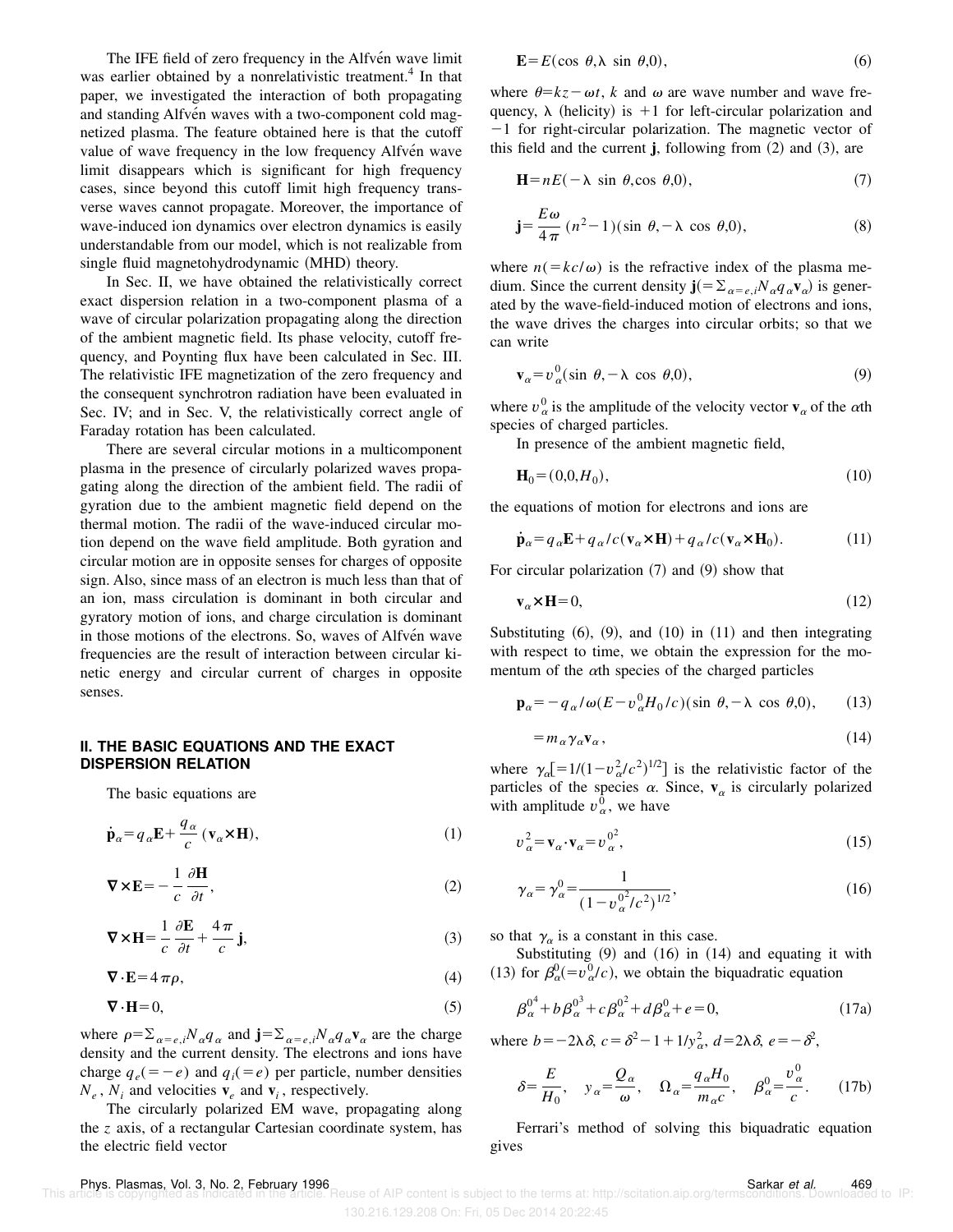$$
\beta_{\alpha 1,2}^{0} = \frac{1}{2} \left[ \lambda \delta + \left( 1 + \xi_{\alpha} - \frac{1}{Y_{\alpha}^{2}} \right)^{1/2} \right] \pm \frac{1}{2} \left[ \delta^{2} + \left( 1 + \xi_{\alpha} - \frac{1}{Y_{\alpha}^{2}} \right) + 2 \lambda \delta \left( 1 + \xi_{\alpha} - \frac{1}{Y_{\alpha}^{2}} \right)^{1/2} - 2 \xi_{\alpha} + 2 \xi_{\alpha} \left( 1 + \frac{4 \delta^{2}}{Y_{\alpha}^{2}} \right)^{1/2} \right]^{1/2},
$$
\n(18a)

$$
\beta_{\alpha_{3,4}}^0 = \frac{1}{2} \left[ \lambda \delta - \left( 1 + \xi_\alpha - \frac{1}{Y_\alpha^2} \right)^{1/2} \right] \pm \frac{1}{2} \left[ \delta^2 + \left( 1 + \xi_\alpha - \frac{1}{Y_\alpha^2} \right) -2\lambda \delta \left( 1 + \xi_\alpha - \frac{1}{Y_\alpha^2} \right)^{1/2} - 2\xi_\alpha - 2\xi_\alpha \left( 1 + \frac{4\delta^2}{Y_\alpha^2} \right)^{1/2} \right]^{1/2},
$$
\n(18b)

where

$$
\xi_{\alpha} = \frac{1}{3} \left( \delta^{2} - 1 + \frac{1}{Y_{\alpha}^{2}} \right) \left[ 1 + \left( 1 + \frac{27 \delta^{2} / Y_{\alpha}^{2}}{\left[ \delta^{2} - 1 + (1 / Y_{\alpha}^{2})^{3} \right]} \right)^{1/3} \times \left( 1 + \frac{2 \delta / Y_{\alpha}}{\left\{ \frac{1}{27} \left[ \delta^{2} - 1 + (1 / Y_{\alpha}^{2}) \right]^{3} + (\delta^{2} / Y_{\alpha}^{2}) \right\}^{1/2}} \right)^{1/3} + \left( 1 + \frac{27 \delta^{2} / Y_{\alpha}^{2}}{\left[ \delta^{2} - 1 + (1 / Y_{\alpha}^{2}) \right]^{3}} \right)^{1/3} \times \left( 1 - \frac{2 \delta / Y_{\alpha}}{\left\{ \frac{1}{27} \left[ \delta^{2} - 1 + (1 / Y_{\alpha}^{2}) \right]^{3} + (\delta^{2} / Y_{\alpha}^{2}) \right\}^{1/2}} \right)^{1/3} \right]. \quad (18c)
$$

The exact dispersion relation, which depends on the wave intensity, external magnetic field, wave frequency, and gyration frequency of charged particles, is therefore given by

$$
k^{2}c^{2} - \omega^{2} = \frac{4\,\pi\omega c}{E} \left( N_{e}q_{e}\beta_{e}^{0} + N_{i}q_{i}\beta_{i}^{0} \right). \tag{19}
$$

#### **III. SOME PROPAGATION CHARACTERISTICS**

The exact dispersion relation  $(19)$  can be expressed in the form

$$
k^2 c^2 = \omega^2 \left( 1 - \sum_{\alpha = e, i} \frac{\omega_{p_\alpha}^2}{\omega^2} \left| \frac{r_\alpha^0}{a_\alpha} \right| \right),\tag{20}
$$

where

$$
\omega_{p_{\alpha}} = \left(\frac{4\pi N_{\alpha}q_{\alpha}^{2}}{m_{\alpha}}\right)^{1/2} \quad \text{and} \quad a_{\alpha} = \frac{q_{\alpha}E}{m_{\alpha}\omega^{2}}
$$
 (21)

are the plasma frequency and the field-induced displacement of the *a*th species of the charged particles,  $r_{\alpha}^{0} = v_{\alpha}^{0} / \omega$  is the amplitude (radius) of the wave-induced circular motion, and

$$
\mathbf{r}_{\alpha} = r_{\alpha}^{0}(\cos \theta, \lambda \sin \theta, 0). \tag{22}
$$

The phase velocity and group velocity are

$$
v_p = \frac{\omega}{k} = \frac{c}{[1 - \sum_{\alpha = e, i} (\omega_{p_\alpha}^2/\omega^2) |r_\alpha^0/a_\alpha|]^{1/2}},
$$
(23a)

$$
v_g = \frac{d\omega}{dk} = c \left( 1 - \sum_{\alpha = e, i} \frac{\omega_{p_\alpha}^2}{\omega^2} \left| \frac{r_\alpha^0}{a_\alpha} \right| \right)^{1/2}.
$$
 (23b)

Evidently,  $v_p > c$ ,  $v_g < c$ . The wave reflects back from the region of ionization where

$$
\omega = \left(\sum_{\alpha = e,i} \omega_{p_{\alpha}}^{2} \left| \frac{r_{\alpha}^{0}}{a_{\alpha}} \right| \right)^{1/2}.
$$
 (24)

This critical cutoff frequency depends on the intensity of the wave, ambient magnetic field, and the gyration frequency of charges. The intensity of the laser radiation (the magnitude of the Poynting vector) is

$$
I = |\mathbf{s}| = \frac{c}{4\pi} |\mathbf{E} \times \mathbf{H}| = \frac{c}{4\pi} \left( 1 - \sum_{\alpha = e, i} \frac{\omega_{p_\alpha}^2}{\omega^2} \left| \frac{r_\alpha^0}{a_\alpha} \right| \right)^{1/2} E^2,
$$
\n(25)

where the orbit radius  $r_\alpha^0$  is obtained by making use of (6) and  $(7)$  in  $(18a)–(18c)$  and  $(9)$ .

### **IV. IFE MAGNETIZATION AND SYNCHROTRON RADIATION**

#### **A. IFE magnetization**

The expressions for the induced magnetic moment and field (the inverse Faraday effect) are

$$
\mu_{\alpha} = \frac{1}{2c} \sum_{\alpha = e, i} (\mathbf{r}_{\alpha} \times \mathbf{j}_{\alpha}), \tag{26}
$$

$$
\mathbf{H}_{\text{in}} = 4 \pi \sum_{\alpha = e, i} N_{\alpha} \boldsymbol{\mu}_{\alpha}.
$$
 (27)

Substituting  $(26)$  in  $(27)$  we obtain the static (zero frequency) field,

$$
H_{\rm in} = 2\,\pi e \left( N_i r_i^0 \beta_i^0 - N_e r_e^0 \beta_e^0 \right) \tag{28}
$$

parallel to the direction of wave propagation. It modifies the equation of motion of charges and a feedback process is developed which freezes all the charges along their lines of force.

#### **B. Synchrotron radiation**

Energy loss due to synchrotron radiation<sup>1</sup> is

$$
P_{\text{syn}} = \frac{2e^2\omega^4}{3c^3} \left(\gamma_i^{0^4}r_i^{0^2} + \gamma_e^{0^4}r_e^{0^2}\right),\tag{29}
$$

where  $r_{\alpha}^{0}$ ,  $\gamma_{\alpha}^{0}$  ( $\alpha = e, i$ ) have been defined in Secs. II and III. It is a process of attenuation of the incident EM wave. It is beamed in a narrow cone in the direction of the velocity vector, and is seen by the observer as a short pulse of radiation as the search light beam sweeps across the observation point. Such radiations have been observed in Crab Nebula, sunspots, and from the particle radiation belts of Jupiter. For the Crab Nebula the radiation spectrum extends from radio frequencies into the extreme ultraviolet region, and shows very strong polarization.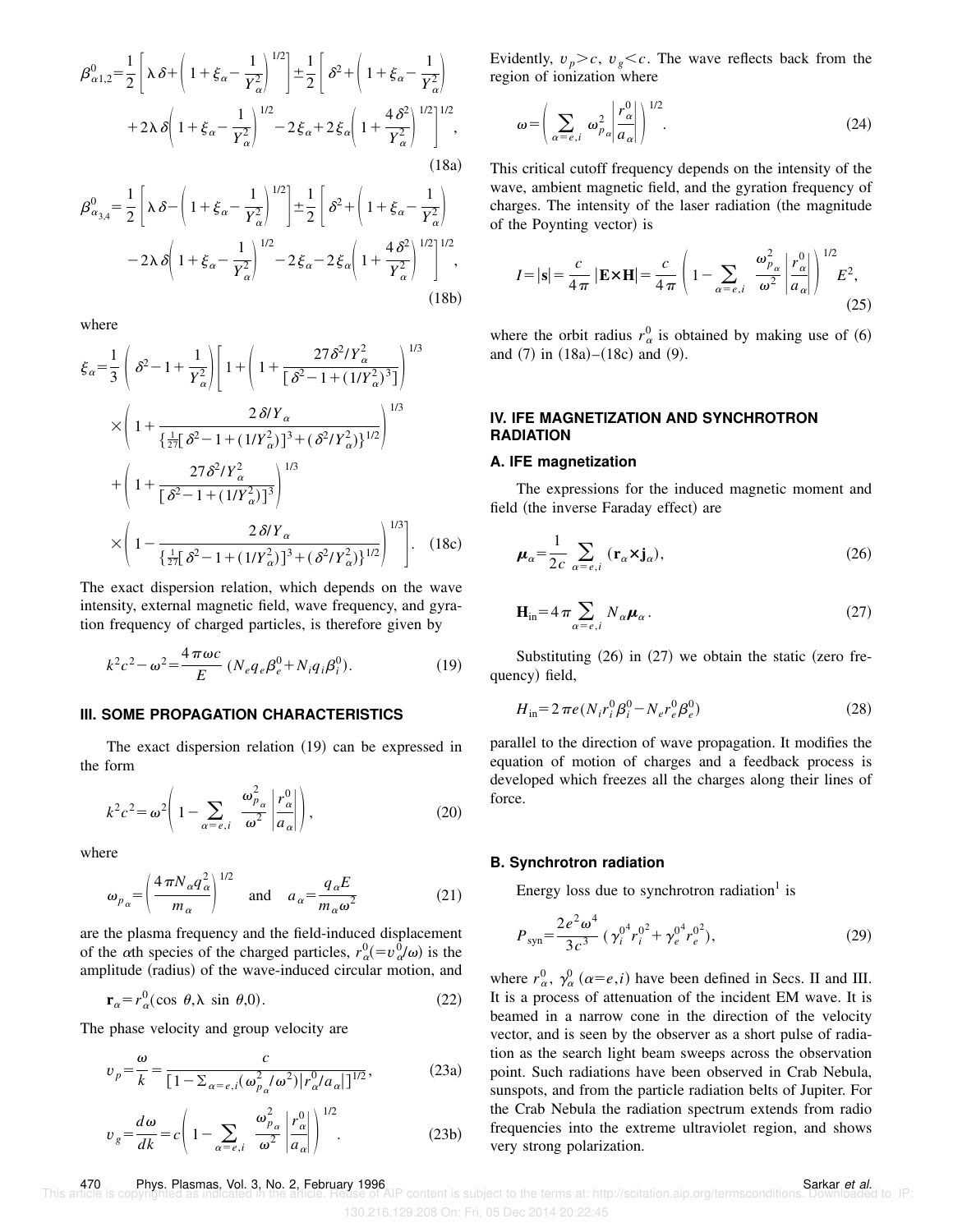#### **V. RELATIVISTICALLY CORRECT FARADAY ROTATION**

The difference of dispersion rates between left- and right-circular components created by a static magnetic field determines the Faraday rotation angle

$$
\psi = \frac{1}{2}(k_{+} - k_{-})z,\tag{30}
$$

where  $k_{+}$  and  $k_{-}$  are the wave numbers of the LCP and RCP components of the wave. The relativistically correct Faraday rotation angle, obtained from the exact dispersion relation of the circularly polarized wave,

$$
k^{2}c^{2} = \omega^{2} - \sum_{\alpha} \omega_{p_{\alpha}}^{2} \left| \frac{r_{\alpha}^{0}}{a_{\alpha}} \right|
$$
 (31)

is

$$
\psi \approx -\frac{z}{4} \sum_{\alpha} \frac{x_{\alpha}}{a_{\alpha}} (|\beta_{\alpha}^{0}|_{\lambda=\pm 1} - |\beta_{\alpha}^{0}|_{\lambda=\pm 1}), \qquad (32)
$$

where

$$
k_{+} = \frac{\omega}{c} \left( 1 - \sum_{\alpha} x_{\alpha} \left| \frac{r_{\alpha}^{0}}{a_{\alpha}} \right| \right)_{\lambda = +1}^{1/2}, \qquad (33a)
$$

$$
k_{-} = \frac{\omega}{c} \left( 1 - \sum_{\alpha} x_{\alpha} \left| \frac{r_{\alpha}^{0}}{a_{\alpha}} \right| \right)_{\lambda = -1}^{1/2}, \qquad (33b)
$$

 $x_{\alpha} = \omega_{p_{\alpha}}^2/\omega^2$  and  $r_{\alpha}^0 = (c/\omega)\beta_{\alpha}^0$  is obtained from (18a)– (18c). For the LCP  $\lambda = +1$  and  $\lambda = -1$  for the RCP components of the wave. Substituting  $(18a)$  and  $(18b)$  in  $(33)$  we get

$$
\psi \approx -\frac{z}{8} \sum_{\alpha} \frac{x_{\alpha}}{a_{\alpha}} \left\{ 2\delta \pm \left[ \delta^{2} + \left( 1 + \xi_{\alpha} - \frac{1}{Y_{\alpha}^{2}} \right) \right. \right.\left. + 2\delta \left( 1 + \xi_{\alpha} - \frac{1}{Y_{\alpha}^{2}} \right)^{1/2} - 2\xi_{\alpha} + 2\xi_{\alpha} \left( 1 + \frac{4\delta^{2}}{Y_{\alpha}^{2}} \right)^{1/2} \right\}^{1/2}\left. - \left[ \delta^{2} + \left( 1 + \xi_{\alpha} - \frac{1}{Y_{\alpha}^{2}} \right) - 2\delta \left( 1 + \xi_{\alpha} - \frac{1}{Y_{\alpha}^{2}} \right)^{1/2} - 2\xi_{\alpha} \right. \right.\left. + 2\xi_{\alpha} \left( 1 + \frac{4\delta^{2}}{Y_{\alpha}^{2}} \right)^{1/2} \right\}.
$$
\n(34)

Due to Faraday rotation from splitting of dispersion of the LCP and RCP parts of the wave, these polarization components are destroyed quickly and this solution is no longer valid.

## **VI. ALFVÉN WAVE FREQUENCIES**

Alfvén waves are the low frequency limit (wave frequency smaller than the ion gyrofrequency) of transverse waves propagating parallel to an ambient field  $\mathbf{H}_0$  in a twocomponent plasma. The gyration of the charges of both signs in the presence of the static magnetic field, and the ordered gyratory motion under the influence of the RCP  $(\lambda = -1)$  and LCP  $(\lambda=+1)$  components, couple with both these parts of the wave for the waves of Alfven wave frequencies.

Since the EM wave features depend on the dispersive magnetic field which is basically relativistic in nature,  $10$  the relativistic nonlinear aspects of Alfvén waves in plasmas should not be ignored in the computations of the nonlinear effects. But the relativistic mass effects are completely lost when Alfven waves, including their nonlinear modifications, are evaluated with the help of the field equations of the magnetohydrodynamics continuum approximation, for which the working relativistic generalization is not available. Also, then, other consequences like the generation of the induced magnetization from Alfvén waves do not follow directly. So, the Alfven wave characteristics should be evaluated from characteristics of transverse waves in a two-component magnetized cold plasma model where the particle dynamical treatment is possible in the low frequency limit  $\omega \leq (\Omega_e, \Omega_i)$ and  $E \ll H_0$ . Then the terms involving the third and higher powers of  $\delta (=E/H_0)$  are neglected. Moreover, in the wave characteristics evaluated in Secs. III–V, we put  $r_{\alpha}^{0} = (c/\omega)\beta_{\alpha}^{0}$ . The exact dispersion relation being

$$
k^2c^2 - \omega^2 = \frac{ec\,\omega}{E} \left(4\,\pi N_i \beta_i^0 - 4\,\pi N_e \beta_e^0\right),\tag{35}
$$

the roots of the biquadratic equation  $(17a)$  with  $(17b)$  in the Alfvén wave frequency limit are given by

$$
\beta_{\alpha_{1,2}}^{0} = \frac{q_{\alpha}a_{\alpha}\omega^{2}}{2C_{A}^{2}\Sigma_{\alpha=e,i}m_{\alpha}E\omega_{p_{\alpha}}^{2}} \left[\lambda H_{0}E + H_{0}^{2}(1+\xi_{\alpha})^{1/2}\right]
$$
  
\n
$$
+ \frac{q_{\alpha}a_{\alpha}H_{0}\omega^{2}}{2C_{A}^{2}\Sigma_{\alpha=e,i}m_{\alpha}E\omega_{p_{\alpha}}^{2}} \left[E^{2} + H_{0}^{2} + H_{0}^{2}\xi_{\alpha}\right]
$$
  
\n
$$
+ 2\lambda EH_{0}(1+\xi_{\alpha})^{1/2} - 2\xi_{\alpha}H_{0}^{2} + 2H_{0}(4E^{2})
$$
  
\n
$$
+ H_{0}^{2}\xi_{\alpha}^{2})^{1/2}\right]^{1/2}, \qquad (36a)
$$
  
\n
$$
\beta_{\alpha_{3,4}}^{0} = \frac{q_{\alpha}a_{\alpha}\omega^{2}}{2C_{A}^{2}\Sigma_{\alpha=e,i}m_{\alpha}E\omega_{p_{\alpha}}^{2}} \left[\lambda H_{0}E - H_{0}^{2}(1+\xi_{\alpha})^{1/2}\right]
$$

$$
\pm \frac{q_{\alpha}a_{\alpha}H_0\omega^2}{2C_A^2\Sigma_{\alpha=e,i}m_{\alpha}E\omega_{p_{\alpha}}^2} [E^2 + H_0^2 + H_0^2\xi_{\alpha}
$$
  

$$
-2\lambda EH_0(1 + \xi_{\alpha})^{1/2} - 2\xi_{\alpha}H_0^2 - 2H_0
$$
  

$$
\times (4E^2 + H_0^2\xi_{\alpha}^2)^{1/2}]^{1/2},
$$
 (36b)

where

$$
\xi_{\alpha} = \frac{1}{3H_0^2} (E^2 - H_0^2) + \frac{1}{3H_0^{2/3}} (3E^2 - H_0^2)^{1/3}
$$
  
\n
$$
\times \left[ \left( 1 + \frac{6E(1/Y_{\alpha})}{[E^2 - (H_0^2/3)]^{1/2}} \right)^{1/3} + \left( 1 - \frac{6E(1/Y_{\alpha})}{[E^2 - (H_0^2/3)]^{1/2}} \right)^{1/3} \right],
$$
  
\n
$$
C_A^2 = \frac{H_0^2}{4\pi\rho}, \quad \rho = \sum_{\alpha = e,i} N_{\alpha} m_{\alpha}.
$$
 (36c)

Expressions for the phase velocity, group velocity, the cutoff frequency, the induced magnetization, and synchrotron radiation, and also its Poynting flux follow easily from the relations (23), (24), (28), (29), and (25), where the values of  $\beta_i^0$ 

<sup>130.216.129.208</sup> On: Fri, 05 Dec 2014 20:22:45